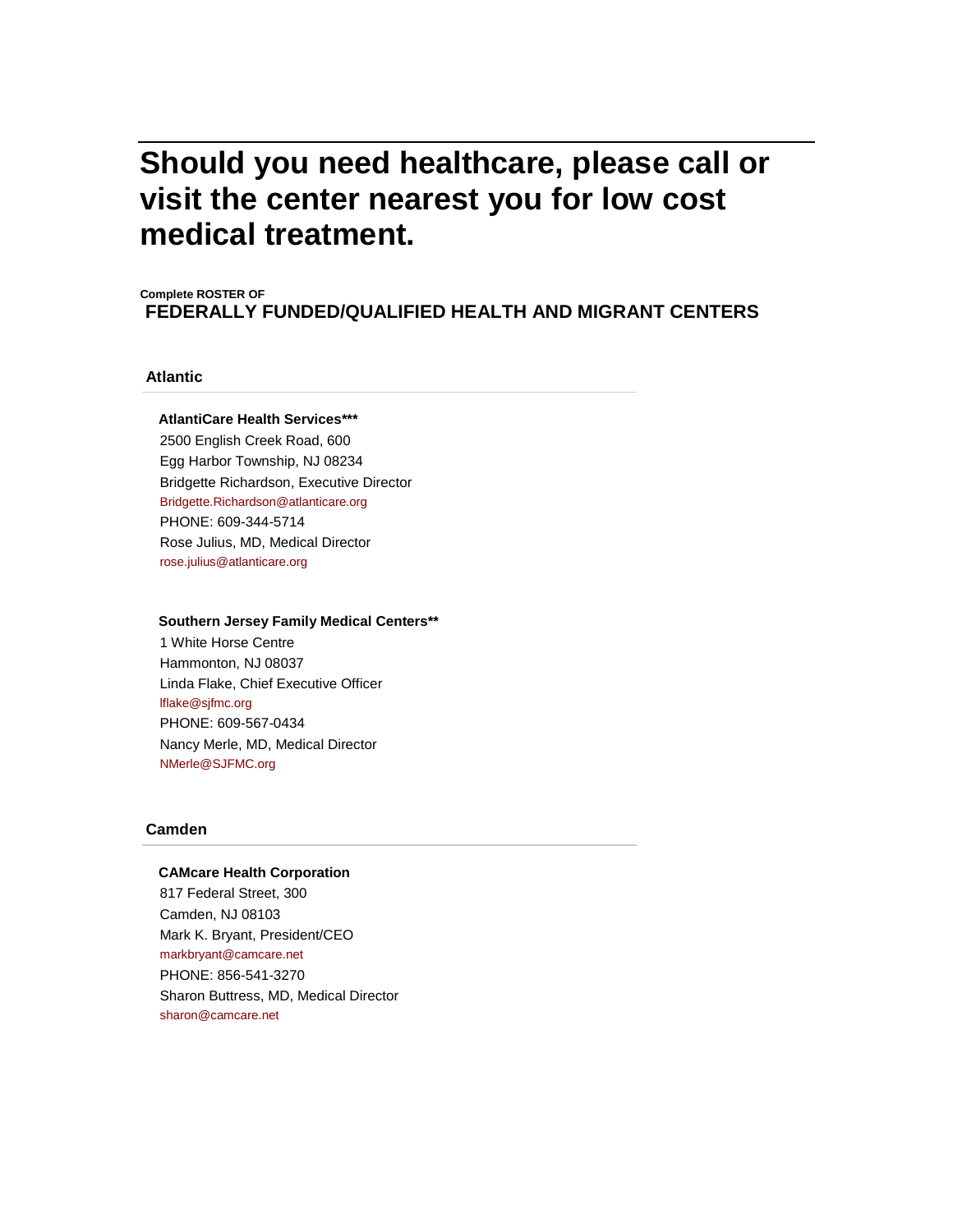## **Project Hope, Inc.+\*\*\***

622 Cooper Street Camden, NJ 08102 Patricia DeShields, MSW, LSW, Director [deshieldsp@projecthopecamden.org](mailto:deshieldsp@projecthopecamden.org) PHONE: 856-968-2320 Alishia Richie, MD, Medical Director [richiea@projecthopecamden.org](mailto:richiea@projecthopecamden.org)

# **Cumberland**

## **CompleteCare Health Network\*\***

53 S. Laurel Street, 2nd Floor Bridgeton, NJ 08302 Gil Walter, President/CEO [walterg@chcinj.org](mailto:walterg@chcinj.org) PHONE: 856-451-4700 Cheryl Bettigole, MD, Chief Medical Officer [aalberici@chcinj.org](mailto:aalberici@chcinj.org)

## **Essex**

## **Newark Community Health Centers, Inc.**

741 Broadway Newark, NJ 07104 Pamela Clarke, PhD, Acting CEO [pclarke@nchcfqhc.org](mailto:pclarke@nchcfqhc.org) PHONE: 973-483-1399 ALT: 800-994-6242 Nevenn Elkholy, DO, Chief Medical Officer [nelkholy@nchcfqhc.org](mailto:nelkholy@nchcfqhc.org)

## **Newark Homeless Health Care\*\*\***

110 William Street, 208 Newark, NJ 07102 William L. Vazquez, FACHE, COO [vazquezw@ci.newark.nj.us](mailto:vazquezw@ci.newark.nj.us) PHONE: 973-733-5310 FAX: 973-733-3648 ALT: Wanda Figueroa, MD, Medical Director [figueroaw@ci.newark.nj.us](mailto:figueroaw@ci.newark.nj.us)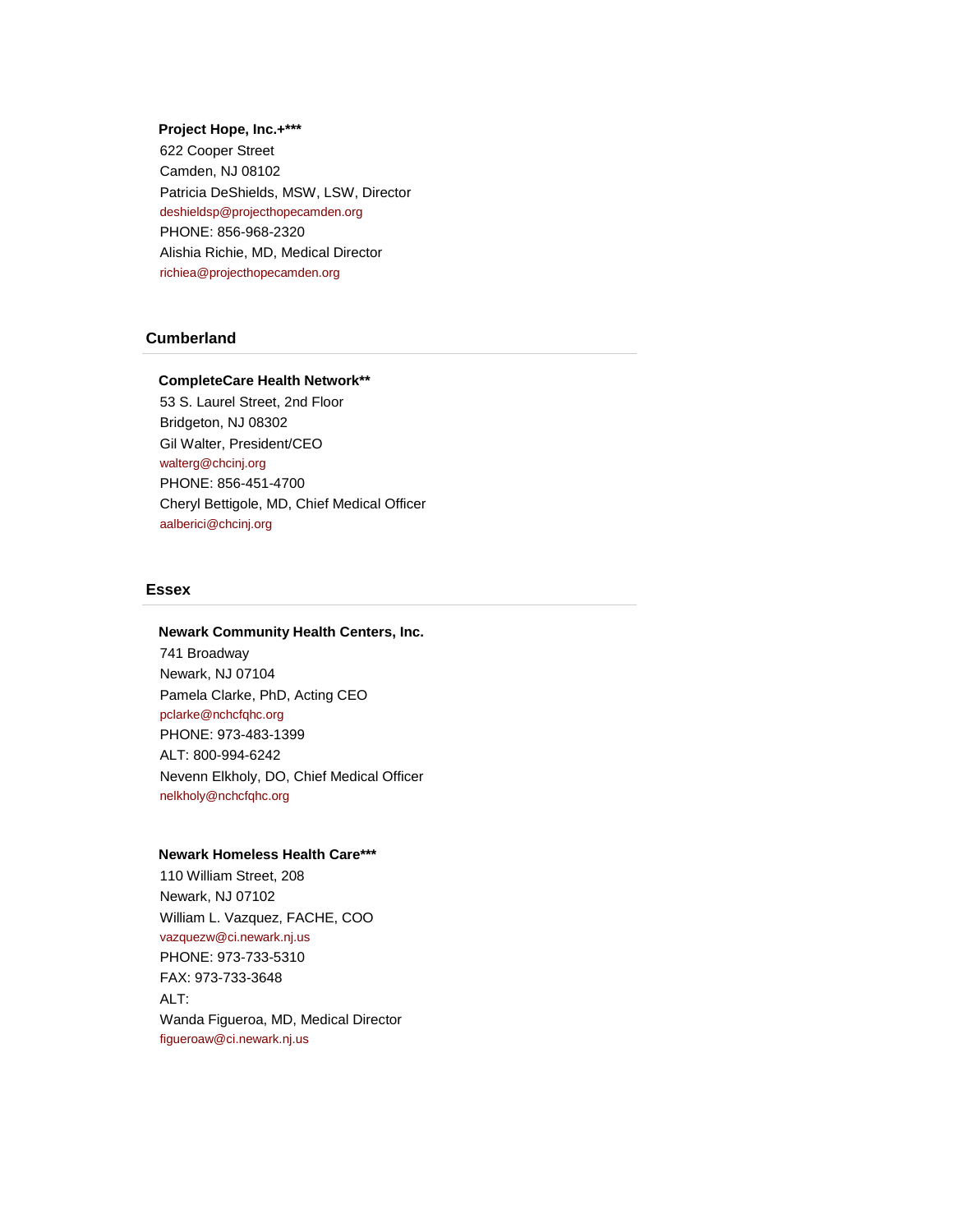# **Hudson**

## **Horizon Health Center**

714 Bergen Avenue Jersey City, NJ 07306 Marilyn Cintron, Chief Executive Officer [mcintron@horizonhealth.org](mailto:mcintron@horizonhealth.org) PHONE: 201-451-6300 Mervet Asfour, Chief Medical Officer [masfour@horizonhealth.org](mailto:masfour@horizonhealth.org) PHONE: 201-451-6300 FAX: 201-451-0619

## **North Hudson Community Action Corporation Health Center**

800 31st Street Union City, NJ 07087 Michael Shababb, Interim President/CEO [michaels@nhcac.org](mailto:michaels@nhcac.org) PHONE: 201-210-0100 Carmen Mallamaci, MD, FAAP, Chief Medical Officer [cmallamaci@nhcac.org](mailto:cmallamaci@nhcac.org) PHONE: 201-866-9320

#### **Metropolitan Family Health Network\*\*\***

935 Garfield Avenue Jersey City, NJ 07304 Joan Dublin, CEO [jdublin@metrofhn.org](mailto:jdublin@metrofhn.org) PHONE: 201-478-5800 Patrick Beaty, MD, Medical Director [pbeaty@metrofhn.org](mailto:pbeaty@metrofhn.org)

# **Mercer**

**Henry J. Austin Health Center, Inc.\*\*\*** 321 North Warren Street Trenton, NJ 08618 George Stokes, CEO [georgec.stokes@henryjaustin.org](mailto:georgec.stokes@henryjaustin.org) PHONE: 609-278-5900 Kemi Alli, MD, Chief Medical Officer [kemi.alli@henryjaustin.org](mailto:kemi.alli@henryjaustin.org)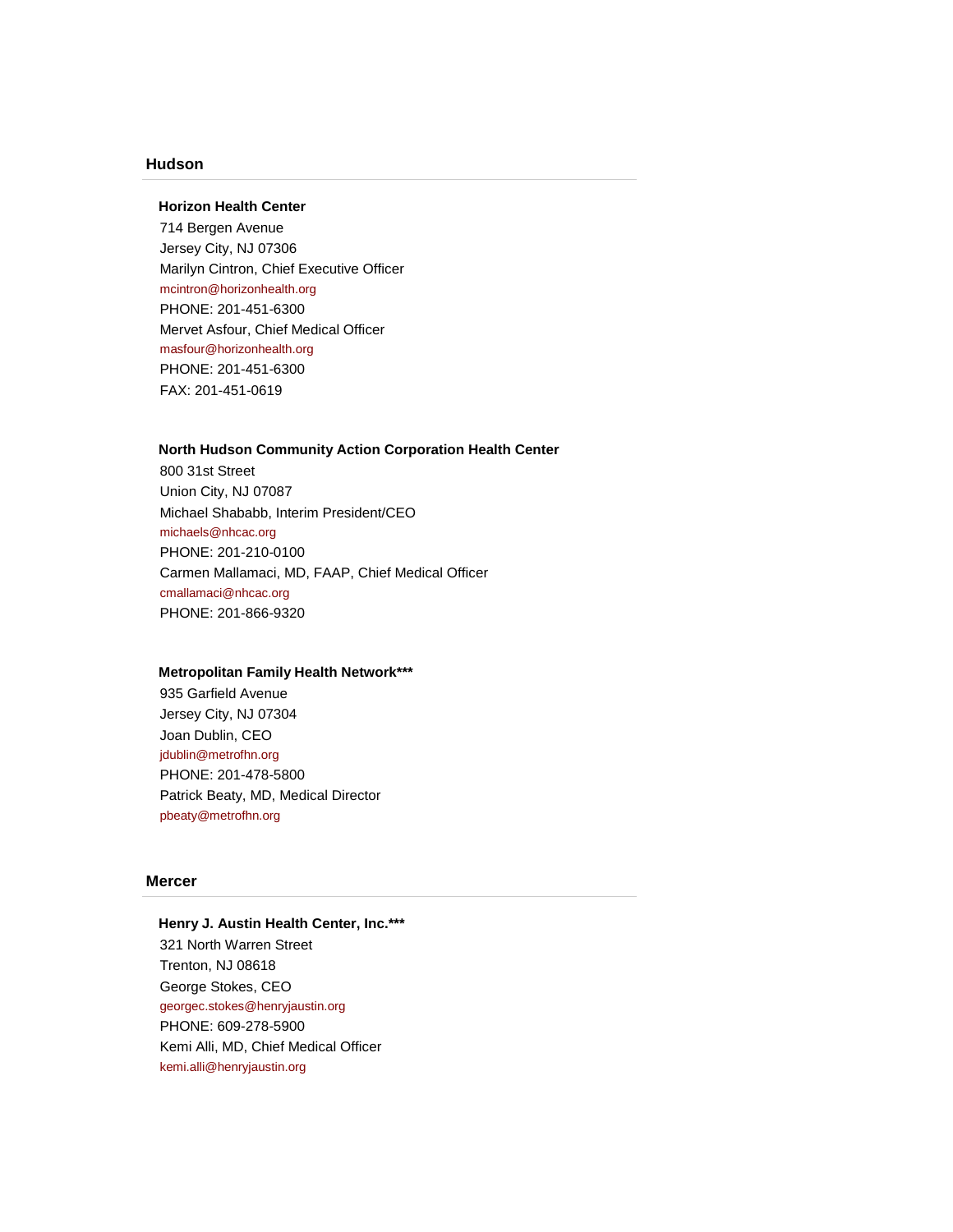# **Middlesex**

## **Eric B. Chandler Health Center**

277 George Street New Brunswick, NJ 08901 Sandra Adams, Executive Director [adamss1@umdnj.edu](mailto:adamss1@umdnj.edu) PHONE: 732-235-6700 Steven J. Levin, MD, Medical Director [slevin@umdnj.edu](mailto:slevin@umdnj.edu)

## **Jewish Renaissance Medical Center**

272A Hobart Street Perth Amboy, NJ 08861 Mark Roberts, Chief Executive Officer [mroberts@jrmc.us](mailto:mroberts@jrmc.us) PHONE: 732-376-9333 Dr. Puneet Babbar, Chief Medical Officer [pbabbar3@jrmc.us](mailto:pbabbar3@jrmc.us)

# **Monmouth**

## **Monmouth Family Health Center\***

270 Broadway Long Branch, NJ 07740 Marta Silverberg, Executive Director [msilverberg@sbhcs.com](mailto:msilverberg@sbhcs.com) PHONE: 732-413-2030 Raksha Joshi, MD, Medical Director [rjoshi@sbhcs.com](mailto:rjoshi@sbhcs.com)

# **Visiting Nurse Association of Central Jersey Community Health Center**

1301 Main Street Asbury Park, NJ 07712 Gary Linington, Executive Director [gliningt@vnacj.org](mailto:gliningt@vnacj.org) PHONE: 732-774-6333 Anju Mattoo, MD, Medical Director [amattoo@vnacj.org](mailto:amattoo@vnacj.org)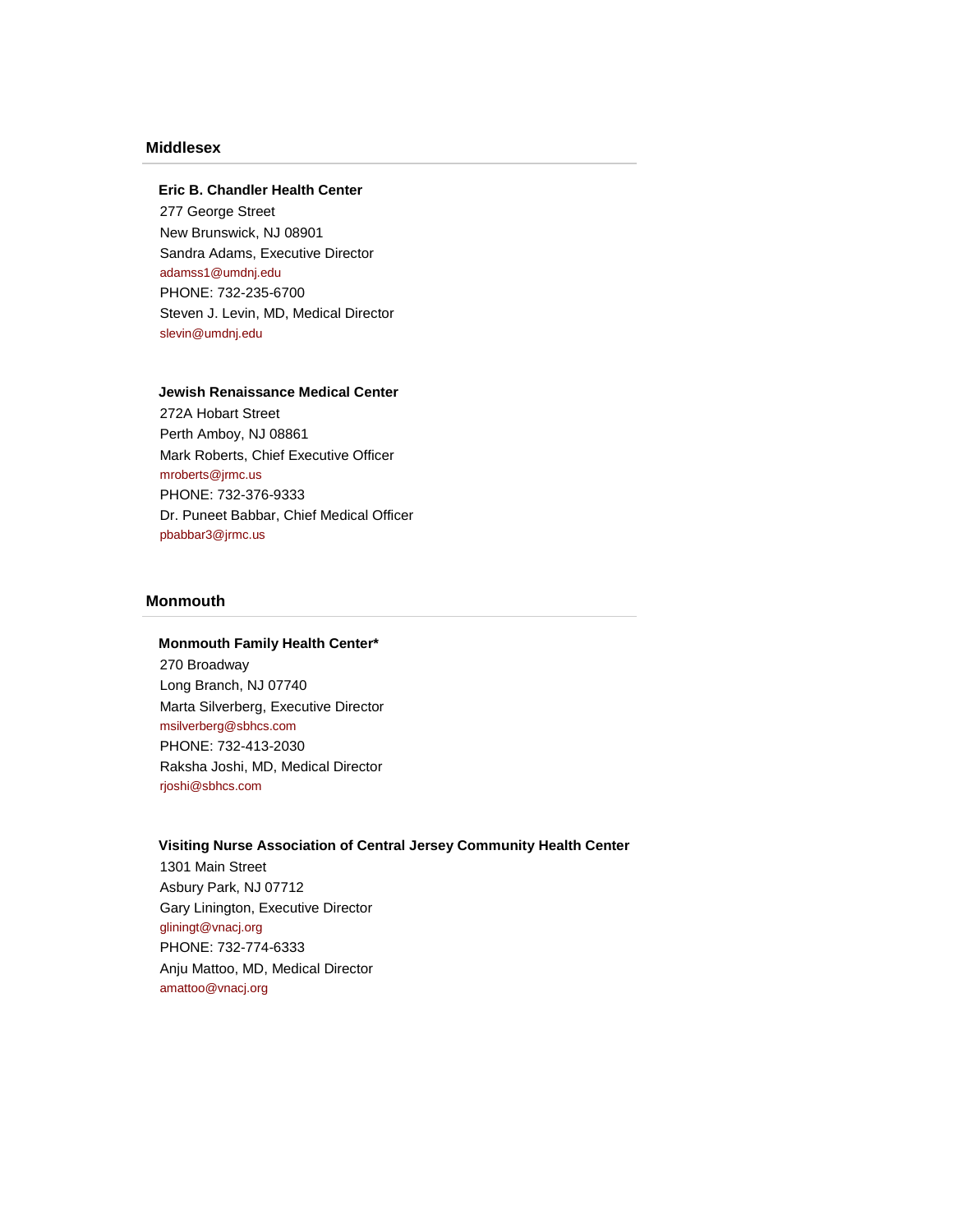# **Morris**

# **Zufall Health Center**

17 S. Warren Street Dover, NJ 07801 Eva Turbiner, Chief Executive Officer [eturbiner@zufallhealth.org](mailto:eturbiner@zufallhealth.org) PHONE: 973-328-3344 Rina Ramirez, MD, Medical Director [rramirez@zufallhealth.org](mailto:rramirez@zufallhealth.org)

# **Ocean**

## **Ocean Health Initiatives, Inc.\***

101 2nd Street Lakewood, NJ 08701 Theresa Berger, MD, MBA, Executive Director [tberger@ohinj.org](mailto:tberger@ohinj.org) PHONE: 732-363-6655 Nancy Tham, MD, Chief Medical Officer [ntham@ohinj.org](mailto:ntham@ohinj.org)

## **CHEMED (Center for Health Education, Medicine and Dentistry)**

1771 Madison Avenue Lakewood, NJ 08701 Dovid Friedman, MD, CEO [dfriedman@chemedhealth.org](mailto:dfriedman@chemedhealth.org) PHONE: 732-364-2144 Stephen Schuster, MD [sschuster@chemedhealth.org](mailto:sschuster@chemedhealth.org)

## **Passaic**

## **Paterson Community Health Center**

32 Clinton Street Paterson, NJ 07522 Mary Garner, PhD, Chief Executive Officer [garnermr@aol.com](mailto:garnermr@aol.com) PHONE: 973-790-6594 Maxine Facey, MD, Medical Director [mfacey@patersonchc.org](mailto:mfacey@patersonchc.org)